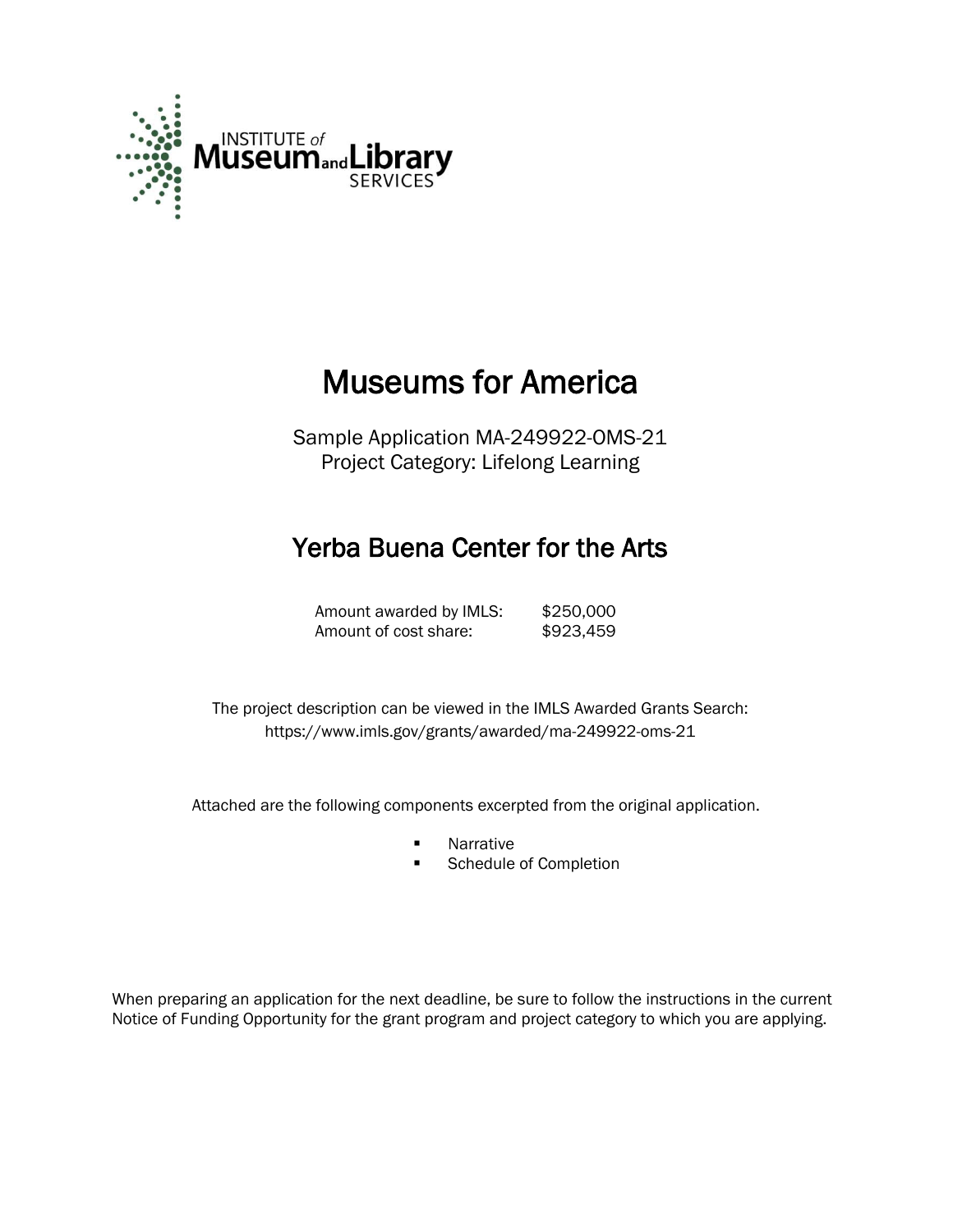

**Yerba Buena Center for the Arts IMLS Museums for America:** *YBCA Neighborhood Commissions* **Narrative – Page 1 of 7**

#### **Proposal Snapshot:**

*YBCA Neighborhood Commissions* is a new program that celebrates neighborhoods throughout our city, amplifying their cultural vibrancy through live and online experiences. Each commission provides inclusive learning and experiential opportunities designed to foster activated participation, engaging communities in problem-solving for their own neighborhoods through:

- An immersive design process with residents and cross-sector neighborhood thought partners
- Incubation of community-driven creative projects installed in virtual and public spaces
- Activated engagement and stewardship of new neighborhood installations

# **1. PROJECT JUSTIFICATION**

**The Proposed Project.** YBCA seeks support for the *YBCA Neighborhood Commissions,* a new model for community participation designed to provide engagement and learning opportunities for diverse community members of all ages and across geographies. At a time of extreme disconnection caused by COVID-19, our vision is to support the creation of community-designed art installations in community settings where everyone participating can safely connect and collaborate with others in their neighborhoods, while directing the future of their community's underutilized public space. Through a series of community workshops and design charrettes with residents, participants will guide the creative process, exploring community history, neighborhood assets of value, and pressing neighborhood concerns, resulting in immersive installations in public space that resonate with residents and contributes to community health and wellbeing. The *Neighborhood Commissions* process will be carefully designed with COVID safety measures in mind, and led by talented local artists and designers connected to the neighborhoods where we are working, with a focus on Black, Indigenous, and people of color (BIPOC) artists whose practice is centered on driving community regeneration. With the *Neighborhood Commissions* we will shift the role artists, art, and cultural institutions play in public life. These public space activations created with, by and for community will be reflective of community identity, speaking to residents' needs, hopes and dreams, and also serving as artful hubs where residents can safely gather, engage, and connect, continuously learning from one another and from the process.

With this IMLS grant YBCA will advance its *Neighborhood Commissions* project into its next phase, having piloted the idea in March 2020 – August 2021, beginning at the start of the COVID health crisis to address the extreme social isolation so many were experiencing. By necessity, the *Neighborhood Commissions* began in virtual space, leading to the October 2020 inaugural commission *City is Alive,* a powerful collaboration in San Francisco's Bayview-Hunters Point led by YBCA artistsin-residence SF Urban Film Fest (SFUFF) and Bayview-based partner organizations Imprint City and Young Community Developers. A digital and in-person celebration of the neighborhood's everyday heroes who have fought for resources and have brought joy to the Bayview, *City Is Alive* featured projections of live musical performances and community stories around the neighborhood's signature murals, all viewable from the comfort of home through a robust and interactive digital presentation. Even as we begin cautiously and safely moving back into outdoor programming as the pandemic continues, future *Neighborhood Commissions* will be a combination of both virtual and physical offerings, as the benefits of online programming have emerged as an essential part of our post-pandemic "new normal."

During the two-year IMLS grant period, we will refine the *Neighborhood Commissions* into a strong experiential learning and engagement model for cultural institutions, one which leads to fostering actively engaged community members, ensuring those participating have the resources and tools they need to develop creative public installations that benefit their neighborhoods. At the heart of this initiative is a focus on equity, prioritizing the participation of those living in three historically marginalized regions in San Francisco, including: 1) the Tenderloin and South of Market (SoMa); 2) Mission and Excelsior; and 3) Bayview-Hunters Point and South San Francisco, each described in more detail later in this proposal.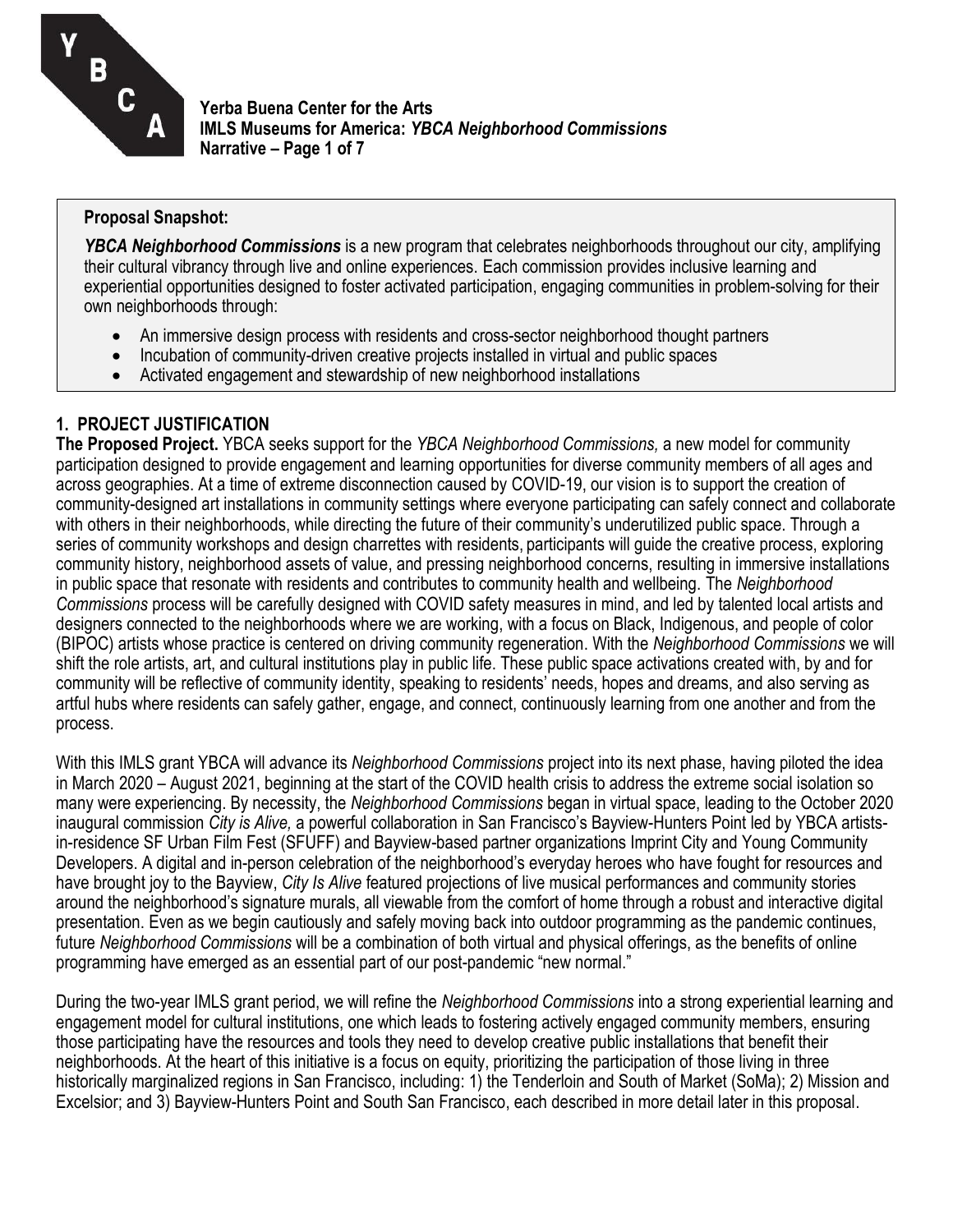We have a long history of collaborating with communities to create large-scale art installations in public space, but recently, with the pandemic, we felt the need for significant evolutions in how we, as an art center, are working with and for the diverse communities in our home city of San Francisco and across the Bay Area. We began asking ourselves how a cultural institution can play an essential role in supporting diverse communities in creating installations and programming that supports public life. How can we transform outdoor spaces into welcoming, accessible, and inviting spaces for inclusive community participation and connection? And how, through arts-driven community participation and creative placemaking, can YBCA make a meaningful contribution to the health and wellbeing of our city?

# *The Neighborhood Commissions: An Idea Emerging from Past Iterations*

The idea for *YBCA Neighborhood Commissions* emerged in the spring of 2020, when the pandemic hit and necessitated we shut down our physical space along with the rest of San Francisco's cultural institutions. As we began transitioning to a virtual program, we simultaneously explored how to support our local communities through this difficult time by safely designing outdoor programming, where following social distancing and air flow guidelines were both possible. The resulting design for the *Neighborhood Commissions* supports communities in determining their own future, and supports the pivotal role that artists play in creative placemaking, community regeneration, and impacting community wellbeing.

YBCA has a history of organizing community-driven installations in public space, working with neighborhoods to develop projects like:

- *We Walk Here***, 2015.** A collaboration with students at Bessie Carmichael Elementary School to create a series of posters as part of a partnership with **[Safe Passage](https://www.kqed.org/news/11671736/creating-a-safe-passage-for-kids-in-san-franciscos-gritty-tenderloin)**, in response to SoMa and the Tenderloin having one of the highest concentrations of children in San Francisco and some of the most dangerous pedestrian intersections. The posters alert neighbors to be mindful of children walking those streets and help guide students to and from school.
- *Swallowtail***, 2016.** A Think Tank of 15 community-based organizations in San Francisco's Central Market region created a prototype design based on their intimate knowledge of the area's physical, social and cultural landscape. The prototype, inspired by the Swallowtail butterfly, is an allegory for how we must honor and respect the history, people and organizations of Central Market. The prototype incorporated storytelling and wayfinding, while providing a serene, inward-focused experience amidst the hustle and bustle of Market Street.
- *DREAM***, 2017.** A commissioned public art installation by artist Ana Teresa Fernández, "DREAM," a ten feet tall shimmering sculpture, is situated on Bernal Hill in San Francisco's Excelsior and can be seen by commuters as they enter and leave San Francisco. Inspired by the life of Mike "Dream" Francisco, a graffiti writer and peace fighter who was killed in 2000, Fernández's sculpture is a sign to compel individuals to pursue their dreams. YBCA carried that inspiration into Martin Luther King Jr. Academic Middle School, which is less than a mile from Fernández's sculpture, and where YBCA has been in residence since 2015.

These are three examples of many YBCA-commissioned, community-driven public art projects over recent years, all of which fed into our *Neighborhood Commissions* concept. In each case, the new public artwork is more than an installation which in itself significantly contributes to community vibrancy—but also serves as an experiential process and programming space that engages local residents over time through its interactive design and through ongoing community-driven engagement events. With *Swallowtail* for example*,* installed on the sidewalk along a busy city street, the installation was continuously programmed with performances, art-making activities and more, offering a haven of inspiration, energy and participation along a bustling corridor.

The design of the *YBCA Neighborhood Commissions* is also deeply rooted in YBCA's *Market Street Prototyping Festival,* a three-year partnership beginning in 2014 with the San Francisco Planning Department to test 100 innovative communitydriven sidewalk activations prototyped to energize Market Street, our city's main thoroughfare*.* Through this work with the city, YBCA has become a leader in open call prototyping, with YBCA's CEO Deborah Cullinan consulting with other cities across the globe, from Saint Paul, Minnesota to Perth, Australia, as they adapt the festival concepts to their own specific contexts. Through this intensive work to produce festival installations, each experienced by hundreds of thousands, we have learned how to:

- Build extensive neighborhood cross-sector coalitions that bring together arts organizations and artists, communitybased nonprofits, for-profit businesses, academia, charitable foundations, civic institutions, and diverse community leaders to work in collaboration toward shared goals
- Organize an inclusive ideation process that invites and spurs the creativity of our community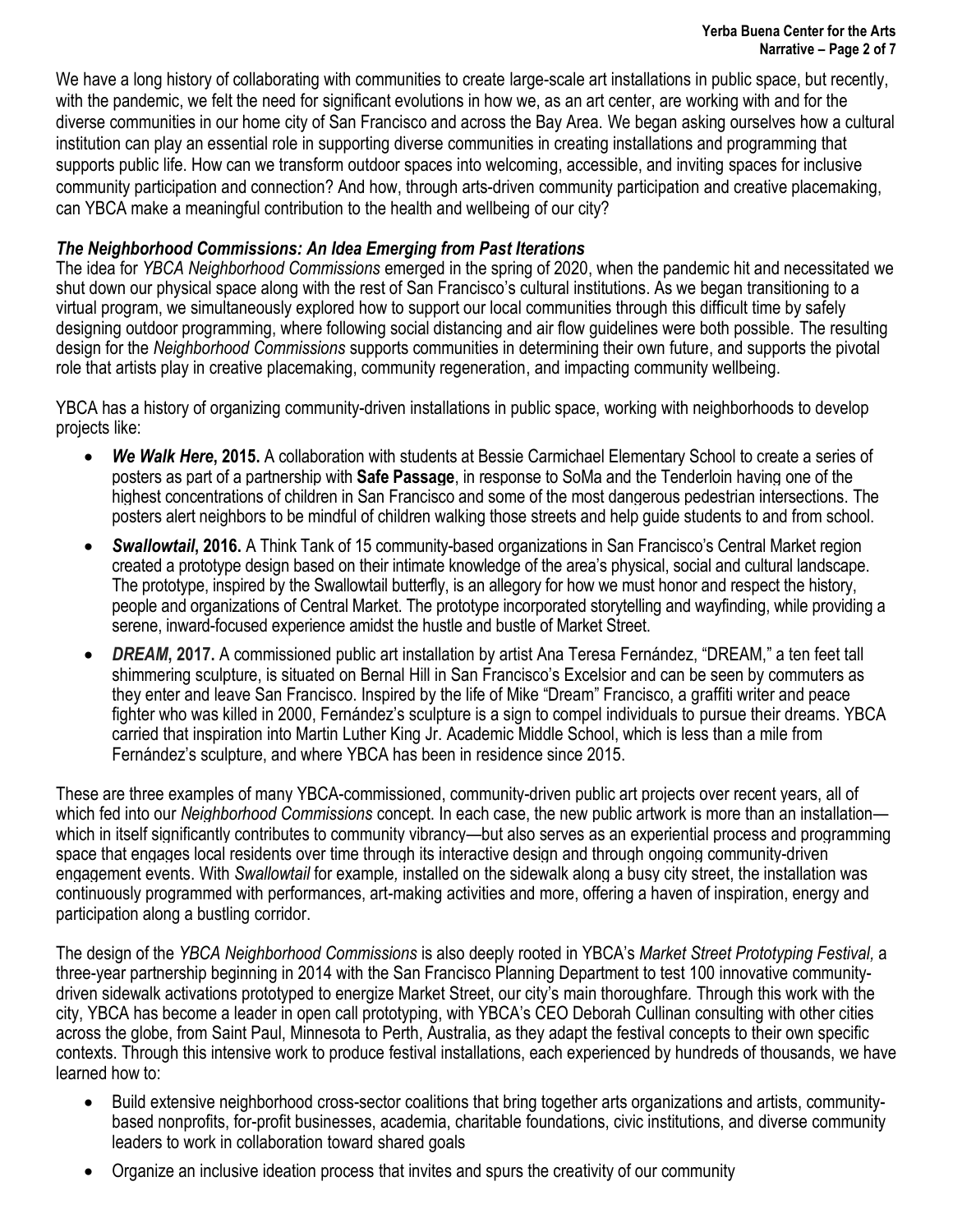Incubate creative projects in ways that lead to meaningful, immersive and engaging installations in public space

All three of these key skillsets developed through our *Market Street Prototyping Festival* experiences will be applied to our *YBCA Neighborhood Commissions* work, building on these learnings and bringing the spirit and tremendous energy of these festivals into our nearby neighborhoods. The *Neighborhood Commissions* will be grounded in deep collaboration with neighborhood thought partners from across sector, rooted in a culture of invitation for creative ideas from our community, and programmed following the festival model of immersive installations that creatively activate public space.

YBCA has also drawn knowledge from its participation in the national Well Being Alliance, a collaboration with 26 leading organizations working to address the seven vital indicators of health. As the only cultural institution on the Well Being Alliance, YBCA is on the frontlines of national research on the direct impact artists and cultural organizations have on four vital indicators of overall community health and wellbeing: Social Cohesion and Belonging; Community Safety; Civic Engagement; and Strength of Community Identity. YBCA seeks to utilize these findings in developing a theory of change for the *YBCA Neighborhood Conditions* model and establishing metrics and benchmarks to evaluate our programming, with the aim of building a platform to illustrate the profound, yet often overlooked, impact of artists on communities.

The next phase of the *YBCA Neighborhood Commissions* will launch with the start of this IMLS grant period (following its March 2020 – August 2021 pilot), in continued partnership with our pilot collaborators, including:

- A growing network of neighborhood-based cross-sector partners and artists rooted in the three regions on which we are focusing;
- The San Francisco Unified School District, Youth Art Exchange, and California Lawyers for the Arts' Spotlight on the Arts, all working with us to build extensive youth participation from across San Francisco;
- Lauren Ruffin of Crux, a cooperative of Black artists working at the intersection of storytelling and immersive technology, will ensure we create accessible and cutting-edge programs in virtual space;
- Tyler Norris, Chief Executive of the Well Being Trust, who will keep our work centered on the vital conditions of health; and
- Jill Sonke, Director of the Center for Arts in Medicine at the University of Florida, our evaluation partner with whom we are working to develop an evidence-based methodology to illustrate outcomes when we deploy artists and empower communities to determine their own future.

**Need, Problem, or Challenge Addressed.** As a whole, our nation's cultural sector is facing a crisis of inclusion and access. In particular, the art museum field is confronting a history of profound inequity brought into sharp relief by several recent studies, revealing just how inaccessible museums are for our country's increasingly diverse and multicultural population. These findings are coupled with decreasing attendance at museums and a growing demographic of younger audiences who are moving away from traditional museum experiences in favor of new modes of cultural participation that cross over into other realms, including life and experiential-based engagement models. Viewed within the context of a broader and growing awareness of our country's systemic racism and the shifting expectations of the cultural sector's role in movement building and advancing racial equity, YBCA believes this is an unprecedented and imperative opportunity for museums to foster solutions. YBCA seeks to empower artists and residents to help reimagine the "new normal" of social and economic justice and wellbeing for our most vulnerable communities confronting issues such as extreme displacement, safety and economic insecurity, health risks, health care inequity, and a region wide housing crisis, which have been amplified by COVID-19. YBCA's *Neighborhood Commissions* were designed to highlight the powerful role of artists, particularly BIPOC artists, who as world-builders and changemakers can lead the way through socially engaged art and creative placemaking, convening and inspiring community residents of all ages from across our city who can and should lead the way in affecting change in their own neighborhoods.

**Who Will Benefit.** Through our pilot work to date, the *YBCA Neighborhood Commissions* concept has been created with, by, and for our local communities with valuable input from our growing networks of neighborhood thought partners, expert advisors, and commissioned artists. YBCA has a history of working in each of the neighborhoods described below, beginning these relationships through years spent deploying arts curricula in schools for young people of all ages. Beginning by engaging youth, we then build expansive community participation through youth leadership. Folding this philosophy into our *YBCA Neighborhood Commissions*, we are continuing deep collaboration with the San Francisco Unified School District (K-12), Youth Art Exchange (focus on high school-aged youth), and California Lawyers for the Arts' Spotlight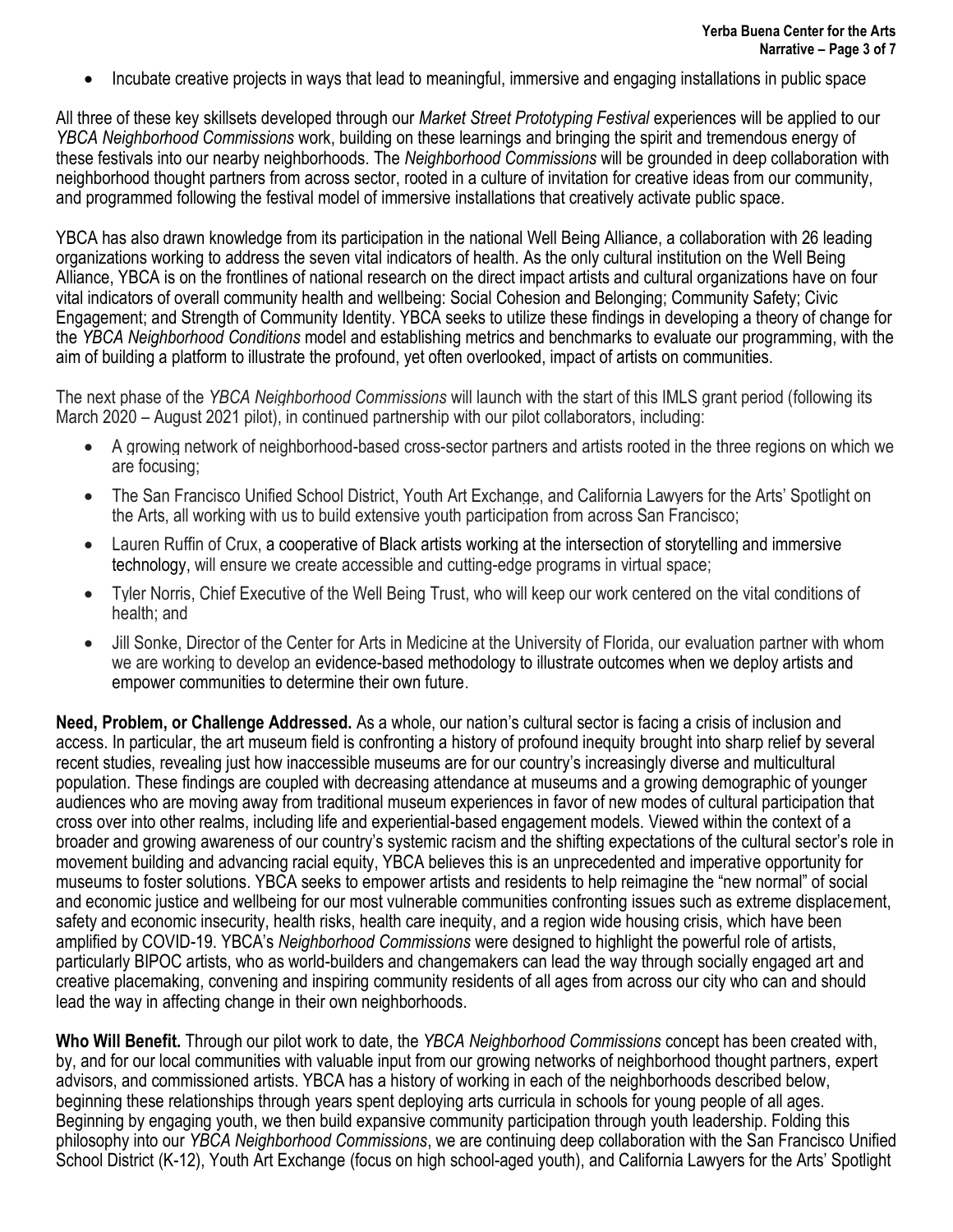on the Arts (workforce development program for high schoolers)—each being connected to thousands of young people across San Francisco—to substantially amplify the number of youth participating in our IMLS project. We will build from these core partnerships to engage residents of all ages, partnering with senior centers, libraries, social service organizations, community gardens, neighborhood corner stores, city agencies and more.

Diverse San Franciscans and Bay Area residents across all generations will benefit from the activated virtual spaces and physical installations we are envisioning; however, we will design *Neighborhood Commissions* to engage residents in three San Francisco regions, all of which are too often marginalized from community decision-making that affects themselves, their families and their neighbors, including:

| Region 1 | South of Market (SoMa) - 31,400 residents:<br>Home to 5K+ Filipinos, with Filipino Heritage District<br>'SoMa Pilipinas' established in 2016<br>34% foreign born residents<br>16% households with linguistic isolation<br>23% in poverty<br>Neighborhood Thought Partners: SOMA Pilipinas, Tenderloin Community Benefit District, Tenderloin People's Garden,<br>Elementary and Middle Schools, 826 Valencia, Precita Eyes Muralists                                                                                                                                                                                                                                                                                                                                                                                                 | Tenderloin - 29,000 residents:<br>Median family income is \$27,500<br>25% households with linguistic isolation<br>Home to largest homeless and marginally housed population<br>$\bullet$<br>47% unemployed or 'not in labor force'<br>Highest violence and drug activity rates in San Francisco<br>Hospitality House, La Cocina, CUESA (Center for Urban Education about Sustainable Agriculture), Walk SF, Bessie Carmichael                                                                                                                                                                                                                                                                                                                                                                                                                                                                         |  |  |  |  |  |  |  |  |  |
|----------|--------------------------------------------------------------------------------------------------------------------------------------------------------------------------------------------------------------------------------------------------------------------------------------------------------------------------------------------------------------------------------------------------------------------------------------------------------------------------------------------------------------------------------------------------------------------------------------------------------------------------------------------------------------------------------------------------------------------------------------------------------------------------------------------------------------------------------------|-------------------------------------------------------------------------------------------------------------------------------------------------------------------------------------------------------------------------------------------------------------------------------------------------------------------------------------------------------------------------------------------------------------------------------------------------------------------------------------------------------------------------------------------------------------------------------------------------------------------------------------------------------------------------------------------------------------------------------------------------------------------------------------------------------------------------------------------------------------------------------------------------------|--|--|--|--|--|--|--|--|--|
| Region 2 | Excelsior - 33,000 residents:<br>Highest concentration of foreign-born residents in all of<br>San Francisco (51%)<br>49% Asian/Pacific Islander, 32% Latinx<br>19% of households in linguistic isolation<br>& Girls Club of San Francisco: Columbia Park Clubhouse, and more TBD                                                                                                                                                                                                                                                                                                                                                                                                                                                                                                                                                     | <b>Mission District - 45,000 residents:</b><br>Known as the epicenter of San Francisco's Latinx community<br>$(42%$ Latinx)<br>36% foreign born residents<br>Experiencing extreme gentrification<br>Neighborhood Thought Partners: Martin Luther King Jr. Academic Middle School, Mission High School, Mission Graduates, Boys                                                                                                                                                                                                                                                                                                                                                                                                                                                                                                                                                                        |  |  |  |  |  |  |  |  |  |
| Region 3 | Bayview-Hunters Point / South San Francisco - 34,000 residents:<br>Known as San Francisco's most isolated neighborhood<br>$\bullet$<br>Struggling with a history of environmental contamination<br>$\bullet$<br>Highest percentage of African American's in San Francisco; home to 22% of the city's Black population<br>Percentage of African Americans in the Bayview declined from 48% in 2000 to 34% in 2010<br>Identified as one of five Bay Area "extreme poverty neighborhoods"; 40% of residents living in poverty<br>Neighborhood Thought Partners: College Hill Learning Garden, Young Community Developers, Bayview Hunters Point YMCA,<br>Portola Branch Library, Bayview Linda Brooks-Burton Branch Library, BAYCAT, San Francisco Public Defender's BMAGIC,<br>Bayview Opera House, Dr. George W. Davis Senior Center, |                                                                                                                                                                                                                                                                                                                                                                                                                                                                                                                                                                                                                                                                                                                                                                                                                                                                                                       |  |  |  |  |  |  |  |  |  |
|          | work so it can reach its full potential as a model for the field.                                                                                                                                                                                                                                                                                                                                                                                                                                                                                                                                                                                                                                                                                                                                                                    | Advancing YBCA's Strategic Plan. YBCA's mission, to "generate culture that moves people," stems from a belief that<br>culture is an essential catalyst for change. Therefore, it is the responsibility of arts institutions to spur and support societal<br>movement. Our strategic plan goals, updated through a major institutional reorganization in response to COVID, are rooted<br>in a philosophy that equitable change depends upon systems and inquiry that are community-driven. Often overlooked and<br>ignored, we believe the voices of diverse residents need to be amplified, and cultural institutions like YBCA need to be<br>incubators for creative action. We consider the YBCA Neighborhood Commissions to be a critical, essential initiative for<br>YBCA in this urgent moment of pandemic relief and recovery. We are dedicated to piloting, strengthening, and refining this |  |  |  |  |  |  |  |  |  |
|          | artists, young people, expert advisors, and neighborhood thought partners leading the way. This project significantly<br>strengthens YBCA's capacity to foster engaged participation, setting the stage for invested, authentic collaborations                                                                                                                                                                                                                                                                                                                                                                                                                                                                                                                                                                                       | Addressing MFA Program Goals. The YBCA Neighborhood Commissions strengthen our ability to offer transformative<br>learning experiences for community members of all ages, backgrounds, and perspectives, with a diverse group of Bay Area                                                                                                                                                                                                                                                                                                                                                                                                                                                                                                                                                                                                                                                             |  |  |  |  |  |  |  |  |  |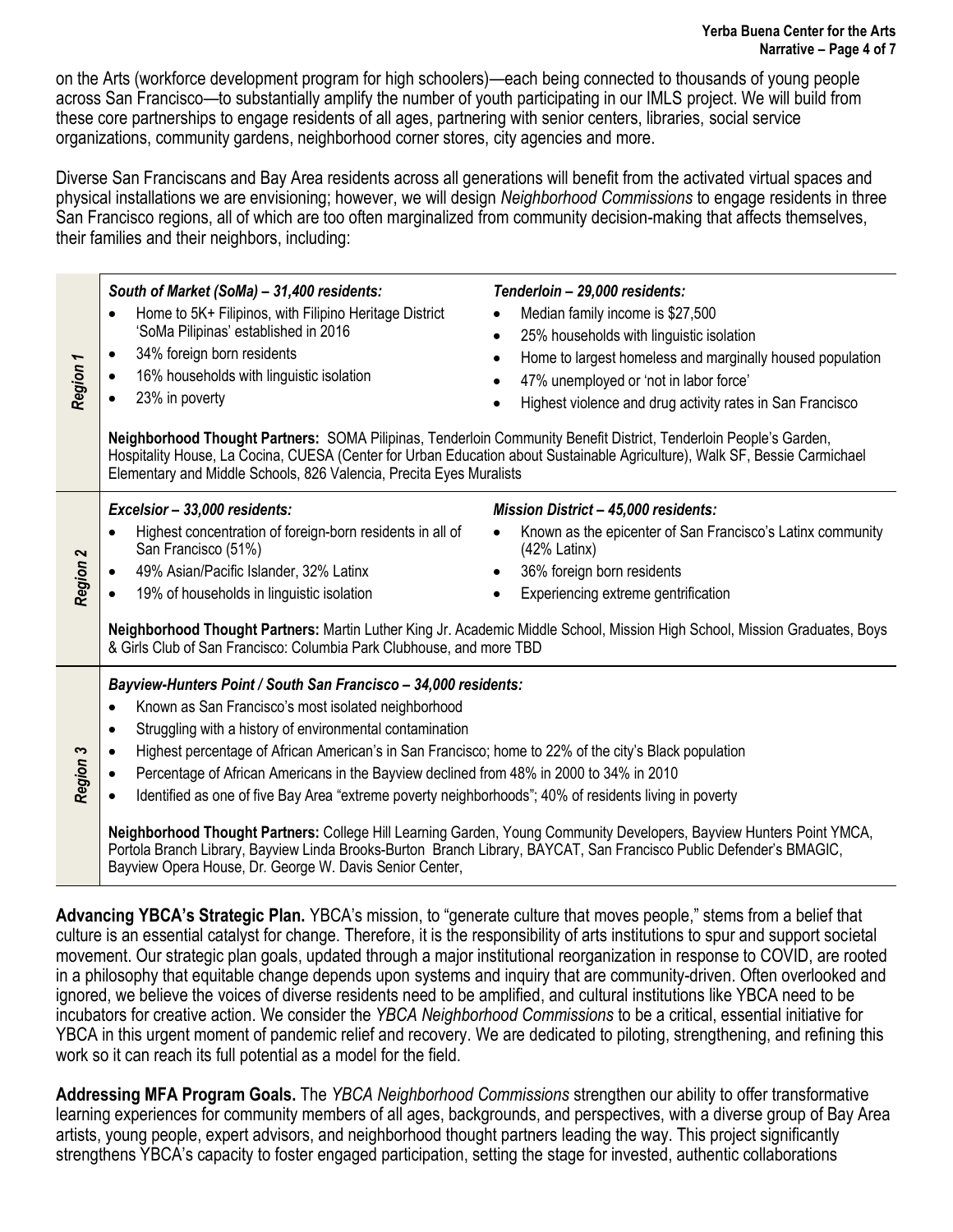between artists, partners across sectors, and community members. As a result of IMLS support, YBCA will catalyze widespread community participation in creating meaningful public art installations that respond to immediate needs.

# **2. PROJECT WORK PLAN**

**Activities and their Sequence.** The two-year work plan for the IMLS grant period, developed through ongoing knowledgebuilding (see Bibliography of References), consultation with partners and expert advisors, ongoing community feedback loops for YBCA programming, as well as learnings from in-depth evaluation of our own engagement initiatives, includes:

- **Activity 1. Goal Setting & Evaluation:** Developing a comprehensive evaluation plan in consultation with University of Florida's Center for Arts in Medicine and Well Being Alliance, adapting a jointly developed core outcomes framework for artists' impacts on community health and wellbeing to the *YBCA Neighborhood Commissions.*
- **Activity 2. Market & Document:** Develop a marketing and documentation plan for the IMLS grant period in consultation with our advisors and neighborhood thought partners.
- **Activity 3. Ideate:** Convene neighborhood specific partners' constituents for a series of two to four conversations and workshops per neighborhood in community settings to create content and imagine design. Designers, architects, and artists, all selected in consultation with neighborhood partners, participate in community workshops to listen and understand community needs.
- **Activity 4. Design:** Designers, architects, and artists work on their designs; hold community design charrettes with partners and neighborhood residents to collect feedback; and refine their designs based on input received. Concurrently, Crux collaborates with artists and designers to creatively bring designs and content into virtual space.
- **Activity 5. Build & Install:** Final designs are fabricated and installed in public space.
- **Activity 6. Deliver & Engage:** Yearlong engagement and activation of *Neighborhood Commissions* through workshops, performances, civic action, and more, plus online engagement.
- **Activity 7. Reevaluate & Pivot:** IMLS project team meets regularly throughout the two years to review ongoing evaluation data, community input, and resulting learnings. Discussion of project plan adjustments required to improve project process occurs on a regular cycle, during and after each activity step.

**Project's Maturity Level.** While the *YBCA Neighborhood Commissions* is a brand new endeavor for YBCA, by the time IMLS awards are made we will have implemented the pilot phase of this project. With IMLS support we will bring the *Neighborhood Commissions* into its next phase, refining the concept based on our extensive learnings during the pilot, scaling the project so we are incubating commissions in three San Francisco regions*,* and more deeply integrating this work into our organization.

**Project Risks.** The *YBCA Neighborhood Commissions* framework is an opportunity to inject community participation, voice, and energy into public and virtual space during and following the pandemic. Through past civic engagement initiatives, YBCA has built strong enthusiasm and buy-in for this work among our Board and staff, while also building relationships with partners and stakeholders who will be instrumental to our success. Over the course of the IMLS grant timeframe, we will troubleshoot continually, through evaluation and collaboration reorienting toward the goals we are defining together. We have a talented project team to carry out this work, and we will regularly monitor staffing capacity to ensure we can complete our work plan as envisioned. Throughout, we will rigorously monitor safety, ensuring we proceed following the most recent guidance from public health officials related to COVID, always prepared to shift tactics as the pandemic evolves. Importantly, we will need to ensure the *Neighborhood Commissions* are truly neighborhood-driven*,* taking the time required to create safe space, listen to needs, and lay the long-term groundwork for genuine community participation. As we learn, we will be adaptive and pivot regularly to better support the imagination and possibility of our residents.

**Time, Personnel, and Financial Resources.** We are confident the selected project team consisting of staff across departments has the experience, qualifications, and available time needed to implement this work effectively. The *YBCA Neighborhood Commissions* benefits from the oversight of YBCA's CEO Deborah Cullinan, Chief of Program Meklit Hadero, Chief of Strategy and Revenue Penelope Douglas, and Chief Producer Jonathan Moscone—all respected leaders in the arts with substantial experience supporting transformative community-driven artistic work. Rebeka Rodriguez, YBCA' Civic Engagement Manager, will serve as the IMLS Project Director in close collaboration with Sarah Cathers, YBCA's Director of Public Life. Their respective teams will provide the capacity needed for implementation. Jason Zimmerman, Facilities Director, serves as YBCA's safety expert and will be charged with providing leadership in addressing COVID safety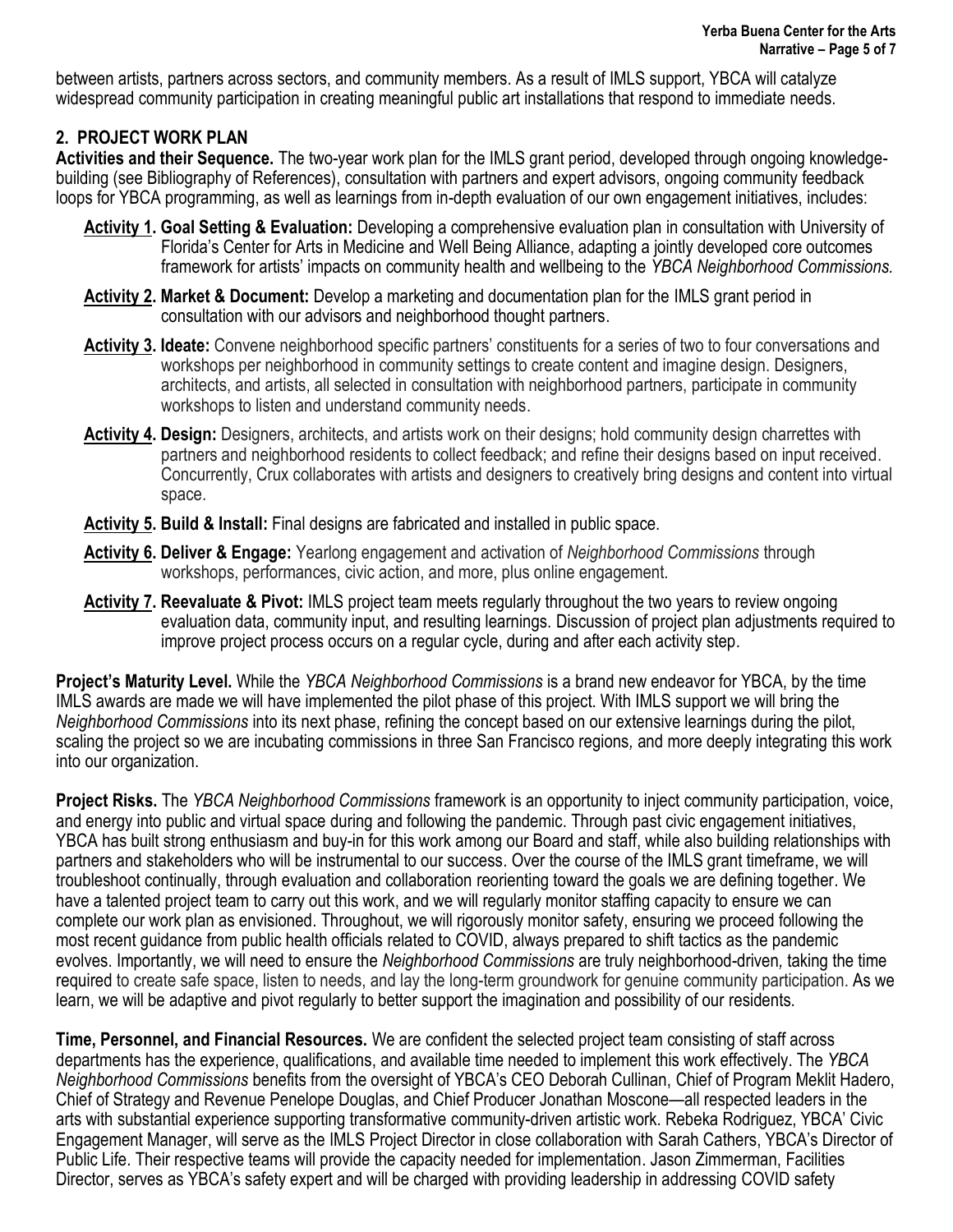concerns. In addition, our project partners—including the University of Florida's Center for Art in Medicine, Well Being Alliance, the SFUSD, Youth Art Exchange, California Lawyers' for the Arts' Spotlight on the Arts, Crux, and our developing network of neighborhood-specific thought partners—will all contribute significant resource, staff time, and expertise to our work together. Evaluation will be spearheaded by YBCA's Data Insights Manager, Lauren Frankel. And, rounding out the project team, Valerie Brown, YBCA's Chief of Marketing, will lead the marketing and communications plan, while Chris Safford, YBCA's Finance Director, will manage the project finances.

The cost share for this IMLS grant will come from a variety of sources, including other grant requests to foundations, contributed revenue from individuals, and once it is safe again to resume following the pandemic, YBCA's earned income from facility rentals to clients in the for-profit creative community, who bring new ideas and new people through our doors. As we lead up to the pre-IMLS pilot phase, YBCA's Development team will focus on fundraising for this work. We are in early conversations with a variety of potential funding partners like the William and Flora Hewlett Foundation, Mellon Foundation, Bloomberg Philanthropies, and the Bernard Osher Foundation, who are dedicated to ensuring both artists and community members are supported in leading the change we urgently need.

**Tracking Progress toward Intended Results.** YBCA's Data Insights Manager, in partnership with the IMLS project team and the University of Florida's Center for Art in Medicine, will guide us in thoroughly assessing effectiveness and impact for the *YBCA Neighborhood Commissions* and its performance measurements (as described in the Project Results section). Our evaluation plan developed at the start of the grant period in collaboration with community thought partners, advisors and participating artists will include a range of strategies, from participant surveys to focus groups. With Google analytics, we will measure online participation. With the University of Florida's Center for Art in Medicine, we will develop a framework for evaluating artist impact on the vital conditions of community health and wellbeing. And we will adapt two evaluation tools used for the *Market Street Prototyping Festival* to assess the impact of our *Neighborhood Commissions* installations in public space, including:

- A **Prototype Evaluation Scorecard** (shared in our Supporting Documents) designed to assess prototypes based on seven key factors: Design & Ideation; Social Impact; Policy & Systems; Happiness, Comfort & Wellbeing; Longevity; Mixing Space; and Execution
- The **San Francisco Planning Department's Public Space/Public Life Study methodology**—a process of careful and systematic observation of space use by participants

With contracted photographers and videographers we will record *YBCA Neighborhood Commissions-*related activities, capturing key project moments that together provide extensive evaluative data for review. Through regular in-depth assessment meetings with the cross-departmental IMLS project team, and learnings gleaned from our evaluations, we will regularly strengthen the program, course-correct as needed, and plot a course for sharing our learnings with the field.

**Sharing Project Results.** The *YBCA Neighborhood Commissions* are designed to share our process, results, and learnings with residents living in participating neighborhoods throughout, with key moments for this sharing occurring during community workshops, design charrettes, and engagement events*.* We will also implement a communications plan in which we regularly share information online through our website and through emails sent to our constituents, ensuring we keep all residents and stakeholders well informed.

In addition, we will disseminate our project results and learnings to the field in innovative and broad ways, regularly sharing the *YBCA Neighborhood Commissions* initiative with museum colleagues through presentations, workshops, and networking at conferences and convenings, regionally and nationally. Through our participation in several prestigious grantee cohorts, like The James Irvine Foundation's New California Arts Fund, we will regularly and broadly share our learnings and results with our colleagues at other institutions. We are also committed to consulting and advising for those interested in testing civic engagement initiatives in their own cities. While we are building a sustainable model in the context of an arts center, we will share our findings broadly, helping colleagues at cultural institutions of all kinds to integrate the knowledge honed through this grant and adapt the framework to their own specific needs.

# **3. PROJECT RESULTS**

**Collecting and Reporting Data for Performance Measure Statements.** Integral to our evaluation plan, we will assess the IMLS MFA performance measurement statements under Lifelong Learning, collecting and reporting on relevant quantitative and qualitative data so we can effectively demonstrate impact around this goal. Our data collection and reporting will include IMLS's required questions for Lifelong Learning, on a scale of strongly agree to strongly disagree.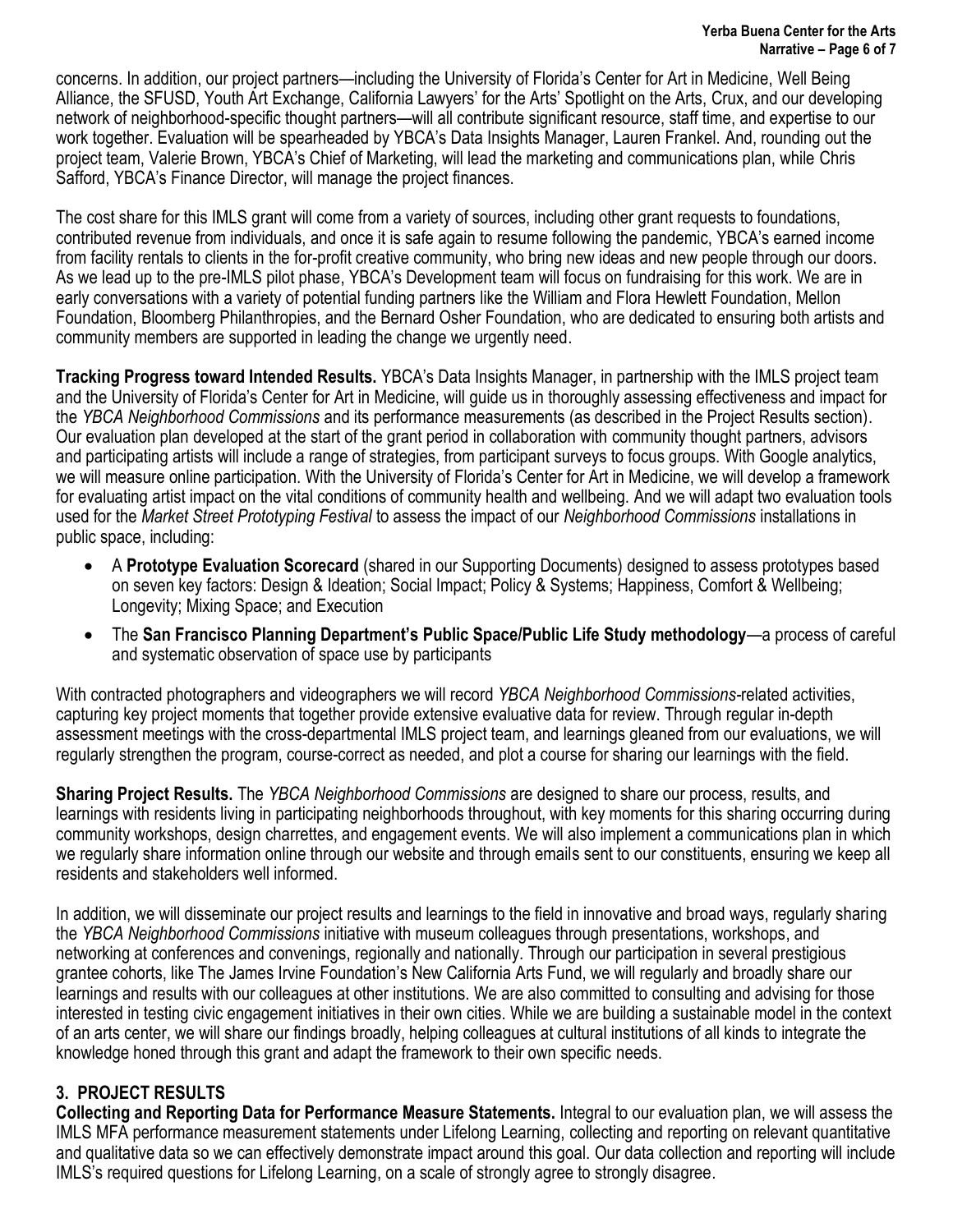**Project's Intended Results.** The specific, measurable outcomes we evaluate over the two-year period will be decided upon as we conduct an in-depth review of the project pilot and develop a comprehensive evaluation plan at the start of the grant period; however, from initial conversations with our project team, community participants, partners, advisors, and other stakeholders, we believe measurable outcomes tied to these central project goals would be of value.

Through the *YBCA Neighborhood Commissions* we will:

- Revolutionize the process of community-driven public art and a cultural institution's role within that work
- Develop an expansive network of young people to influence and lead the *Neighborhood Commissions*
- Find meaningful ways for neighborhood residents of all ages to participate safely following the pandemic
- Establish a strong coalition of cross-sector partners working together to incubate *YBCA Neighborhood Commissions*, collaboratively creating vital places that catalyze community participation and inspiration
- With Crux, build the capacity of YBCA's staff to create cutting-edge digital complements to installations in physical space
- With the University of Florida Center for Art in Medicine, test a new, groundbreaking evidence-based methodology for illustrating the impact of artists on the vital conditions of health and wellbeing
- Continue to take a hard look at ongoing and new research in Diversity, Equity, Inclusion, and Access, ensuring we build a deep ongoing DEIA commitment into the *YBCA Neighborhood Commissions*
- Share the *Neighborhood Commissions* model widely with the field, providing consultation for other institutions interested in adapting the *YBCA Neighborhood Commissions* to their own specific contexts

**Changing the Intended Audience's Knowledge, Skills, Behaviors, and Attitudes.** For almost 27 years, YBCA has presented inspirational multidisciplinary art in its galleries, on its stages, and in its screening room, but the question we have been asking ourselves is how to skillfully apply our creative resources to pressing community issues in today's unique context. Even before the pandemic, in our home city of San Francisco we were experiencing the 2nd-highest and fastestgrowing income disparity in the nation, leading to a housing crisis, homelessness, and significant impacts to community health and wellbeing. All of this has been amplified by the ongoing public health crisis. Through the *YBCA Neighborhood Commissions* we are identifying new ways to build activated community participation in the decisions that affect their neighborhoods, working with residents to find and enact solutions. By merging the dynamic power of art and creativity with community participation, engagement and placemaking, we are catalyzing participation in public life and shifting knowledge, attitudes, behaviors, and beliefs around what is possible through community engagement. Through the *YBCA Neighborhood Commissions,* residents of all generations, socioeconomic backgrounds, and perspectives are given the tools they need to influence and shape the public spaces that affect their daily lives. In this work, community members are empowered to play an active role in the design process, influencing the opportunities to engage, participate, and collectively problem-solve in their neighborhoods.

**Tangible Products.** At the end of the two years, products will include a final evaluation report; professionally produced videos created from project documentation; and a refined program model, serving as a tool for other cultural institutions wanting to implement the *Neighborhood Commissions* in their own specific contexts.

**Sustaining Project Benefits.** While continuing our relationships with current foundation partners, we will also seek new funding partners throughout the grant period, particularly with foundations and individual donors who care deeply about community-driven change post-COVID. IMLS support for establishing this new approach to public art will be critical; however, once the two-year grant period concludes, we believe we can attract additional contributed revenue from individual donors and grantmakers to sustain this initiative in the long term, offering a strong model that leads the way to new knowledge, insights, momentum, and possibilities around the role a museum can play in igniting community-driven creative placemaking through the arts.